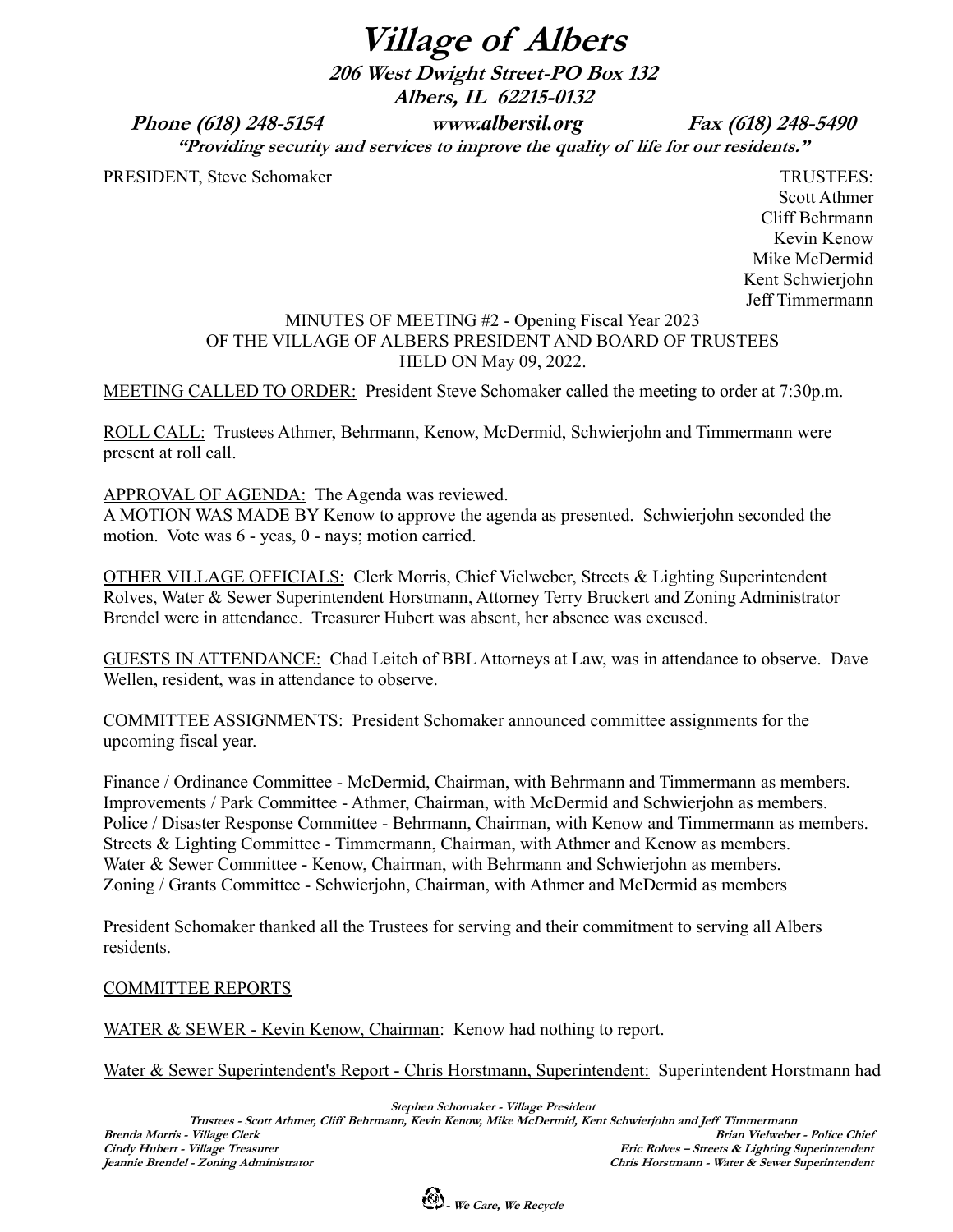nothing to report.

ZONING - Kent Schwierjohn, Chairman: Schwierjohn had nothing to report.

Zoning Administrator's Report - Jeannie Brendel, Administrator: Administrator Brendel had nothing to report.

POLICE AND DISASTER RESPONSE - Cliff Behrmann, Chairman: Behrmann had nothing to report.

Police Chief's Report - Brian Vielweber, Chief of Police: Chief Vielweber had nothing to report.

FINANCE - Mike McDermid, Chairman: McDermid had nothing to report.

Treasurer's Report - Cindy Hubert, Treasurer: Treasurer Hubert was absent, her absence was excused. McDermid had nothing to report on behalf of Treasurer Hubert.

IMPROVEMENTS & PARK - Scott Athmer, Chairman: Athmer had nothing to report.

STREETS & LIGHTING - Jeff Timmermann, Chairman: Timmermann had nothing to report.

Streets and Lighting Superintendent's Report - Eric Rolves, Superintendent: Superintendent Rolves had nothing to report.

COMMUNICATIONS: No Communications were presented.

OLD BUSINESS: No Old Business was presented.

NEW BUSINESS: No New Business was presented.

EXECUTIVE SESSION: No Executive Session was held.

ADJOURNMENT: A MOTION WAS MADE BY Schwierjohn to adjourn the meeting. Timmermann seconded the motion. Vote was  $6 - \text{years}$ ; 0 – nays; motion carried.

*Brenda Morris, Village Clerk*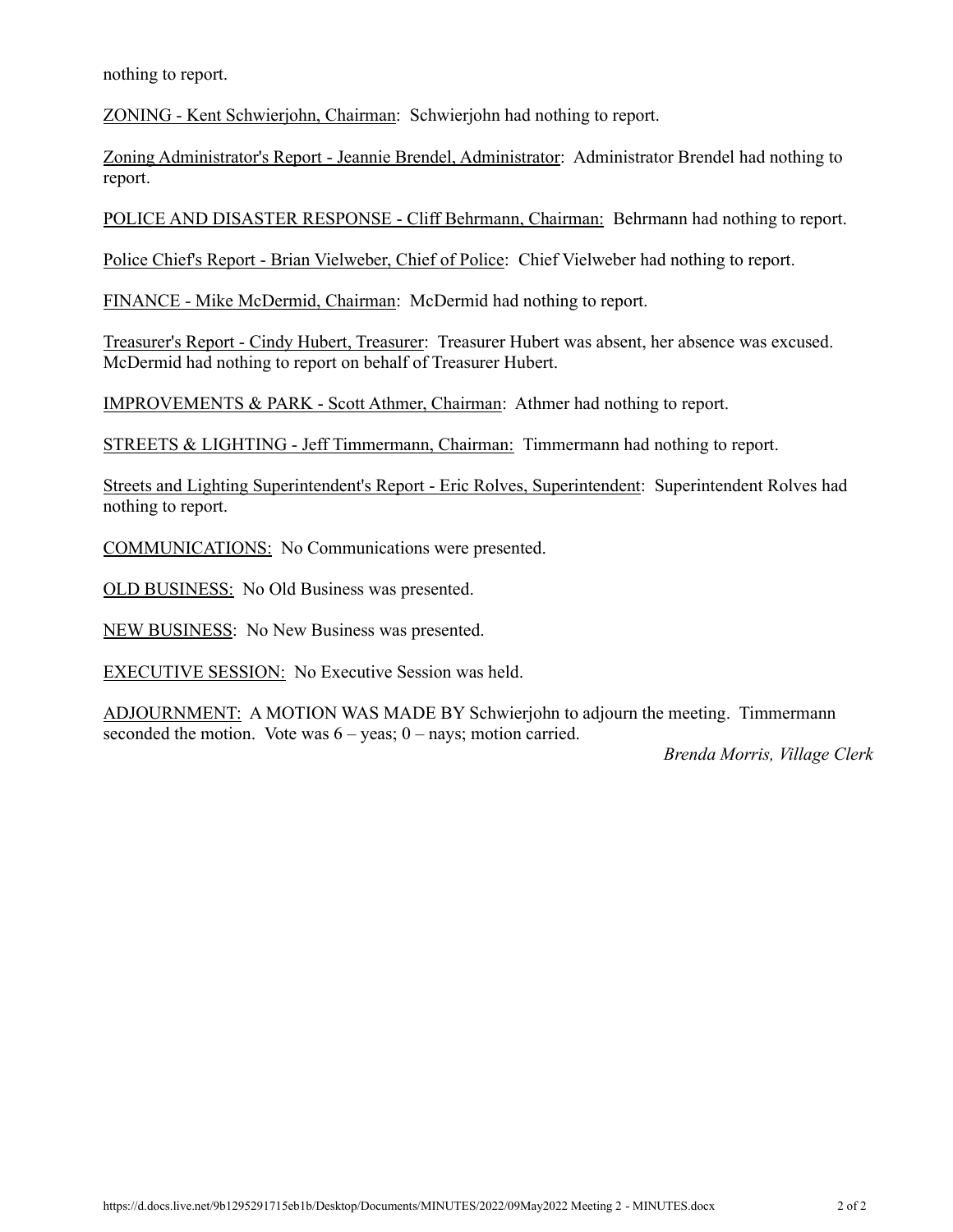**Village of Albers**

**206 West Dwight Street-PO Box 132 Albers, IL 62215-0132**

**Phone (618) 248-5154 www.***albersil.org* **Fax (618) 248-5490**

**"Providing security and services to improve the quality of life for our residents."**

PRESIDENT, Steve Schomaker TRUSTEES:

Scott Athmer Cliff Behrmann Kevin Kenow Mike McDermid Kent Schwierjohn Jeff Timmermann

# MINUTES OF MEETING #1 Closing Fiscal Year 2022 OF THE VILLAGE OF ALBERS PRESIDENT AND BOARD OF TRUSTEES HELD ON May 09, 2022.

MEETING CALLED TO ORDER: President Steve Schomaker called the meeting to order at 7:00p.m.

PLEDGE OF ALLEGIANCE: All in attendance recited the Pledge of Allegiance.

ROLL CALL: Trustees Athmer, Behrmann, Kenow, McDermid, Schwierjohn and Timmermann were present at roll call.

APPROVAL OF REGULAR SESSION MINUTES: The Board reviewed the minutes from Regular Meeting held on April 11, 2022.

A MOTION WAS MADE BY McDermid to approve the minutes as presented. Athmer seconded the motion. Vote was 5 - yeas, 0 - nays, 1 - abstain; motion carried.

APPROVAL OF AGENDA: The Agenda was reviewed. Athmer asked to remove Sod at Lehrter/JC Park - Discussion / Vote, from the Improvements/Park Committee.

A MOTION WAS MADE BY Kenow to approve the agenda as amended. Behrmann seconded the motion. Vote was 5 - yeas, 0 - nays; motion carried.

OTHER VILLAGE OFFICIALS: Clerk Morris, Chief Vielweber, Streets & Lighting Superintendent Rolves, Water & Sewer Superintendent Horstmann, Attorney Terry Bruckert and Zoning Administrator Brendel were in attendance. Treasurer Hubert was absent, her absence was excused.

GUESTS IN ATTENDANCE: Brandon Ratermann of HMG Engineers, was in attendance to discuss ongoing projects. Chad Leitch of BBL Attorneys at Law, was in attendance to observe. Dave Wellen, resident, was in attendance to observe.

# COMMITTEE REPORTS

STREETS & LIGHTING - Jeff Timmermann, Chairman: Timmermann asked Brandon Ratermann of HMG Engineers to administer the bid opening for the culvert project on State Route 161. Mr. Ratermann noted that one bid was received from Haier Plumbing for the posted culvert project on State Route 161. The bid was opened by Timmermann, announcing the bid of \$39,965.00. Mr. Ratermann stated that HMG Engineers would be contacting Haier Plumbing to discuss the bid to negotiate terms.

Timmermann presented a professional services agreement from HMG Engineers for Park Avenue Detention

**Stephen Schomaker - Village President Trustees - Scott Athmer, Cliff Behrmann, Kevin Kenow, Mike McDermid, Kent Schwierjohn and Jeff Timmermann**  $B$ rian Vielweber - Police Chief **Cindy Hubert - Village Treasurer Eric Rolves – Streets & Lighting Superintendent Jeannie Brendel - Zoning Administrator Chris Horstmann - Water & Sewer Superintendent**

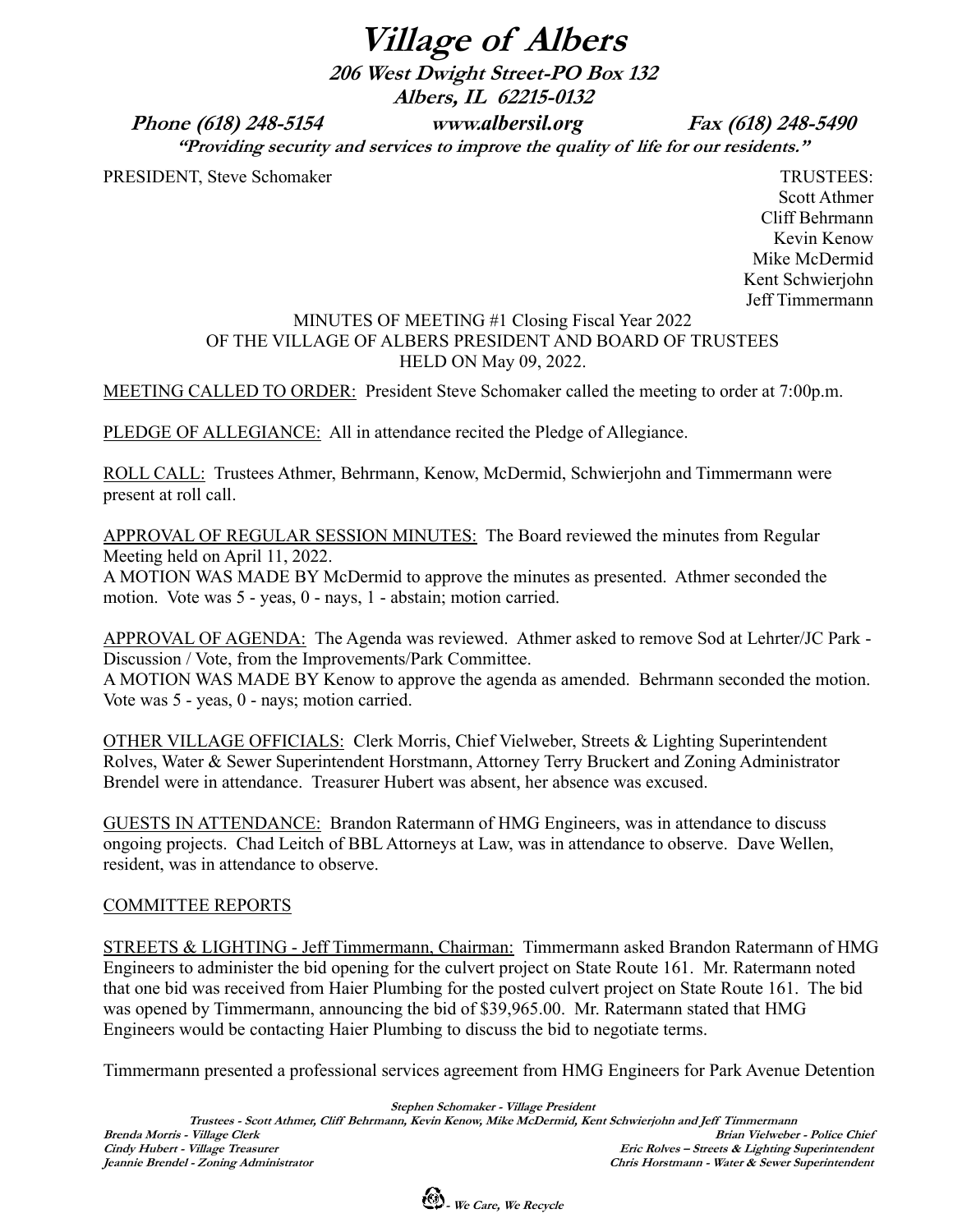Basin Improvements. The Board reviewed the agreement and discussed the issue. A MOTION WAS MADE BY Athmer to the professional service agreement with HMG Engineers for Park Avenue Detention Basin Improvements. Timmermann seconded the motion. Vote was 5 – yeas; 0 – nays; 1- abstain; motion carried.

Timmermann updated the Board that he will be speaking with Kyle Laux, owner of Laux HVAC & Sheet Metal, concerning cleaning out the ditch on East Railroad Street. He will be updating the Board after speaking with Mr. Laux.

Timmermann asked President Schomaker to update the Board on the County Road #8 sidewalk extension north of Debra Drive to Court Road. President Schomaker reported the culverts are currently being installed for the sidewalk project.

Timmermann updated the Board that the Clinton County Highway Department is working on the curves north of Albers on County Road #8 and will be delivering excess dirt from the project to the Village of Albers.

Timmermann asked President Schomaker to report yard waste removal options. President Schomaker updated the Board of a recent meeting with Joe Ottenschnieder concerning removal of yard waste at the sewer pond. Mr. Ottenschnieder offered to pick up two truckloads of yard waste per year from the designated areas by the sewer pond for \$500/year, to be paid every December. Superintendent Rolves agreed to load the trucks for Mr. Ottenschnieder and continue delivering yard waste from the designated area at Lehrter/JC Park to the sewer pond.

A MOTION WAS MADE BY Kenow to pay Joe Ottenschnieder \$500 every December for yard waste removal at the sewer pond. Timmermann seconded the motion. Vote was  $6 - \text{years}$ ;  $0 - \text{rays}$ ; motion carried.

Streets and Lighting Superintendent's Report - Eric Rolves, Superintendent: Superintendent Rolves reported that grass mowing season has begun and he is working hard to keep Albers looking nice.

WATER & SEWER - Kevin Kenow, Chairman: Kenow presented the hydrant use ordinance for first review, the Board reviewed the updated to current policy.

Kenow reported the computer ordered has not yet been received.

Water & Sewer Superintendent's Report - Chris Horstmann, Superintendent: Superintendent Horstmann reported -17.45% water loss for April, -4.29% water loss for the previous twelve months. Superintendent Horstmann noted that water usage is currently being estimated due to a malfunctioning meter, resulting in a higher-than-average water loss.

Superintendent Horstmann reported that the installation of small bubbler aerators at the sewer plant is complete and working well. He noted that 30-45 days or more may be needed to allow oxygenation to fully return to the pond.

Superintendent Horstmann reported recent concerns of possible mine subsidence issues west of Albers. One home west of Albers on State Route 161 has sunk approximately 2'-3' and water services have been shut-off to the home. Superintendent Horstmann updated the Board that the line is being monitored daily by a water operator to observe any changes to the line.

ZONING - Kent Schwierjohn, Chairman: Schwierjohn had nothing to report.

Zoning Administrator's Report - Jeannie Brendel, Administrator: Administrator Brendel reported 1 accessory permit for March and 3 accessory permits for April.